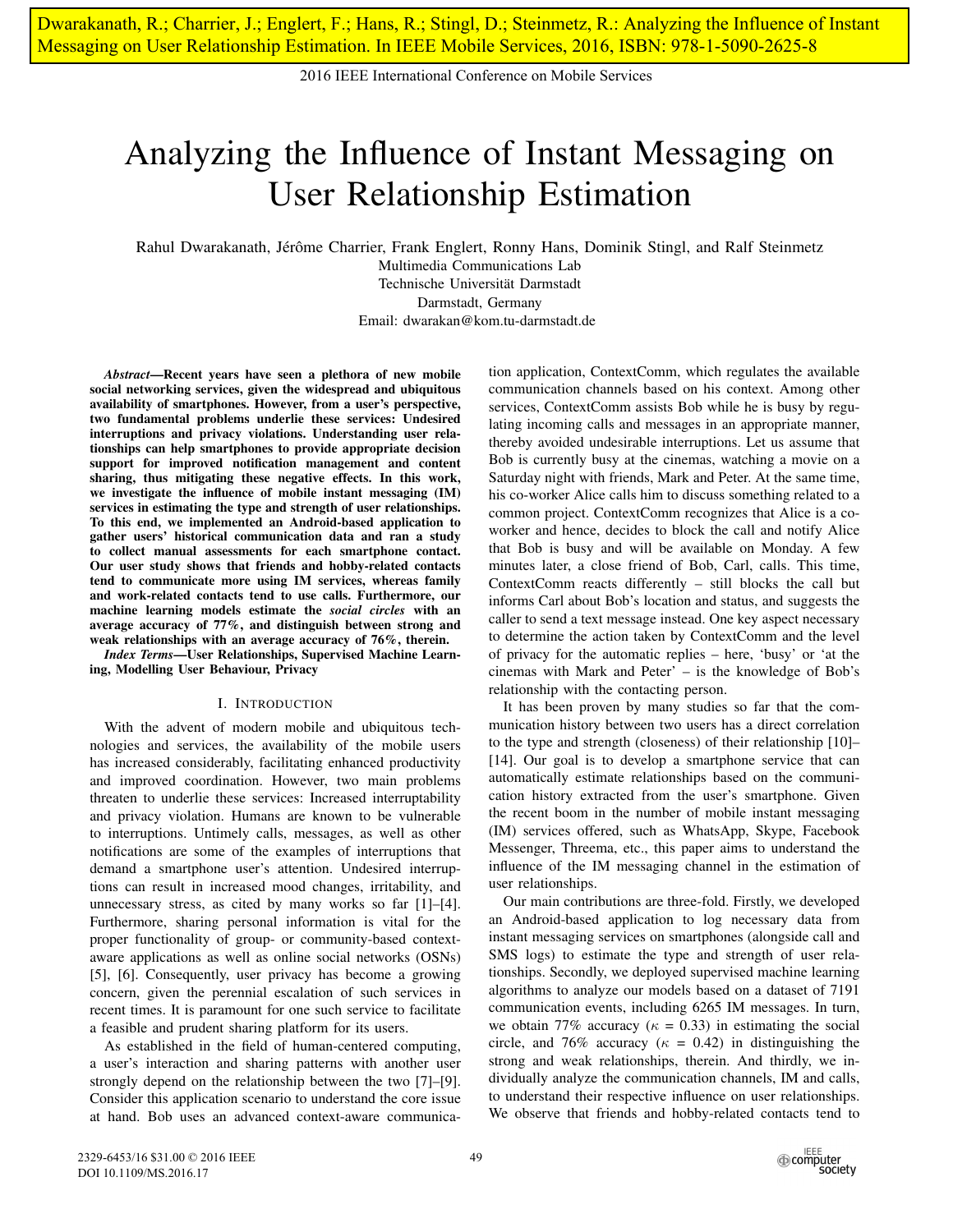communicate more using IM services, whereas family and work-related contacts tend to use calls.

In the following sections, after presenting some essentials in human relationships, we describe the main concept behind our approach. Based on this, we delve into the key features of our approach and the implementation of our Android-based application. We then discuss the evaluation results and our main findings, followed by some related literature, before concluding the paper with an outlook towards future work.

## II. ESTIMATING USER RELATIONSHIPS

Humans exhibit different types of behaviour within the different relationships in their lives [15]–[17]. A person behaves differently with his friends, family members, co-workers, and other people involved in his daily life. Each *social circle* plays a key role in defining the nature of interaction between two people. People tend to interact with co-workers during the day on weekdays, with friends in the evenings, and with family members on the weekends, to give a few examples of varying interaction patterns. There can also be relationships that overlap multiple social circles, e.g. co-workers being good friends. Within each social circle, there exist close and distant relationships, corresponding to the strength of the relationship or *tie strength*. The tie strength is considerably indicative of the amount of information one shares with another. For example, in the scenario above, Bob may not share the same amount of information with distant friends or family members with whom he does not interact that often. A relationship can hence be perceived, in its most basic form, as a two-dimensional construct where each point describes the tie strength within a particular social circle.

Understanding the different social circles (also called *life facets* in related literature) is paramount to analyzing human relationships. In general, the social circles of work, family, and social contacts (typically, friends) comprise the most broadly accepted relationship constructs [12], [18]. The extent to which people assume different roles depends strongly on the individual, and is significantly reflected in their communication behaviour [19]. In this paper, we considered the following social circles – friend, significant other, work, family, hobby, and others, adapted from existing work in privacy-preserving sharing mechanisms [7], [9].

The term 'tie strength' can be defined as a combination of four main dimensions, comprising the amount of time spent together, the emotional intensity, the intimacy, and the reciprocal services governing the relationship [16]. Granovetter divided social relationships into three categories based on tie strength: strong, weak, and absent. Strong ties correspond to highly trusted and/or closely related contacts, whereas weak ties mostly correspond to acquaintances. Absent ties not only include unknown people, but also so-called *nodding relationships*, e.g. with one's neighbour, having minimal interactions.

A direct measurement of such theoretical dimensions is generally not practicable [14]. Instead, so-called *indicators* are used, which act as a proxy for measuring the strength of each dimension. For example, the duration of communication, frequency of interaction, diversity of the topics discussed, number of common friends or activities, and number of communication initiatives, to name a few, are some of the indicators for the strength of different dimensions of tie strength [16]. Similarly, alongside intensity and frequency of communication, temporal and locative dependencies have a particularly increasing say towards the social circle to which someone belongs.

Based on sociological references, we define the following sets of indicators to estimate user relationships: Intensity and frequency of communication (*ι*), temporal dependency ( $\tau$ ), locative dependency  $(\lambda)$ , communication channel usage  $(v)$ , as well as relationship maintenance  $(\rho)$ . A two-dimensional relationship  $(\mathcal{R})$ , comprising of the social circle  $(\mathcal{C})$  and the tie strength  $(S)$ , can be described as a (typically, linear) function of the indicators:

$$
f_{\mathcal{R}} : (\mu, \iota, \tau, \lambda, \nu, \rho) \to \{\mathcal{C}, \mathcal{S}\} \tag{1}
$$

where,  $\mu$  is a set of weighting/correlation factors for each of the indicators. In order to obtain a cogent estimate of the social circle of a given relationship as well as its tie strength, it is crucial to weigh in the different indicators appropriately. In this paper, we tackled this issue by employing the concept of supervised machine learning using labelled data, such that the extracted indicators are combined in accordance to their relevance. The following sections provide a deeper look into the devised approach and the results obtained.

# III. DATA EXTRACTION AND USER STUDY

Primarily, our work in this paper deals with the understanding of how inter-user communication using IM services helps to infer the relationship between a smartphone user and his contacts. To this end and to determine the necessary weighting factors in 1, we developed an Android-based application to extract the necessary indicators from the IM-based communication data on user smartphones, as well as run a user study to obtain manual assessments of the smartphone contacts by the respective users. Given their widespread usage in related literature [11], [12], we also extracted data from the call logs, so as to validate the general assumption in the research community that a higher frequency of communication over calls can imply a stronger tie strength.

WhatsApp has been the forerunning mobile IM service over the past few years. According to a recent study, the number of messages exchanged over WhatsApp increased to 64 billion until April 2014 [20], with an exponential increase in the number of active users over the past 2 years [21]. Hence, we incorporated WhatsApp as well as the secure messaging service, Threema, in our approach. Please note that this principle can also be extended to other IM services.

One of the problems we faced was during the implementation of IM trackers for retrieving their communication histories. Most IM applications do not offer any APIs to do the same. The only work-around we could manage was to directly access the status bar notifications. This allowed us to program our data extraction application in such a way that the details of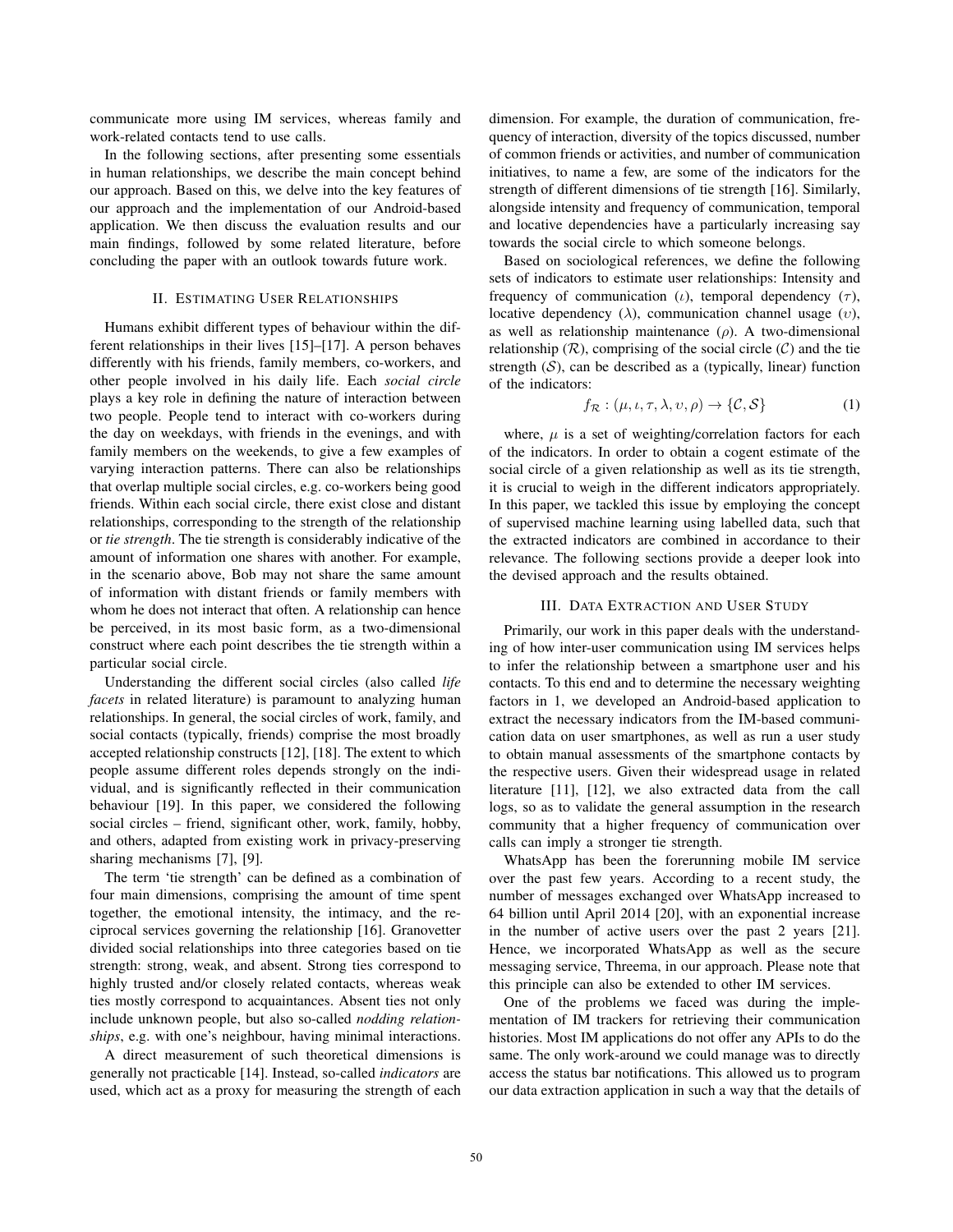| Comm.          | <b>Feature Variables</b>                                                            | Indicator Set $(s, (1))$                                    |
|----------------|-------------------------------------------------------------------------------------|-------------------------------------------------------------|
| <b>Channel</b> |                                                                                     |                                                             |
| Messages       | Number and avg. length                                                              | Communication intensity and frequency, $\iota$              |
|                | Avg. number of emoticons per IM/SMS, % IM/SMS with emoticons, % IM read             | Channel usage, $v$                                          |
|                | within $[3, 10]$ mins                                                               |                                                             |
|                | Number, duration, days with two (or more) calls, number and max. duration of        | Communication intensity and frequency, $\iota$              |
| Calls          | incoming calls, std. dev. for outgoing call length, number of lengthy calls         |                                                             |
|                | % Calls and % call duration on [Friday, Saturday, Sunday, weekdays, before noon], % | Temporal dependency, $\tau$                                 |
|                | long calls on weekdays                                                              |                                                             |
|                | Number, duration, and % at [home, work]                                             | Locative dependency, $\lambda$                              |
|                | % Calls to all communication [overall, weekdays, Fridays, Sundays]                  | $Channel$ usage, $v$                                        |
|                | Number and days of all comm.                                                        | $\overline{Communication}$ intensity and frequency, $\iota$ |
| Combination    | % Calls, SMS, and IM on Saturday                                                    | Temporal dependency, $\tau$                                 |
|                | Number of channels used                                                             | $Channel$ usage, $v$                                        |
|                | All of the above in the past [14 days, overall], days since last comm.              | Relationship maintenance, p                                 |

TABLE I THE EXTRACTED COMMUNICATION FEATURES AND THEIR CORRESPONDING DIMENSIONS

each incoming message could be read and interpreted as a log entry. Although this does not provide a complete picture of IMbased interaction, we can still draw reasonable interpretations of the relationship.

In addition to these, we retrieved the phone location by using cell tower IDs. We decided against using GPS because most users tend to switch GPS sensing off, either out of privacy concerns or due to the higher battery drain [22]. For our purpose, we allowed the users to inform the application about logical locations (e.g. home, work, etc.), whereby the cell tower IDs for each logical location were saved for future inference. We appended the location information to each communication event in order to understand the locative dependency in a given relationship. Futhermore, the usage of emoticons in text messages as well as its impact on human emotions have had growing importance in the research community, recently [23]. We decided to analyze their impact in estimating user relationships by counting the number of emoticons used in each message.

## *A. Feature Extraction for Machine Learning*

As mentioned earlier, we employed supervised machine learning algorithms on data extracted from a user study (details in Section III-B) and indicators – called features in the machine learning jargon – extracted from the communication logs on user smartphones. We defined a total of 75 features for the supervised machine learning algorithms: 16 from message logs (IM and SMS), 50 from call logs, and the remaining 9 as combinatorial features. The extracted features factor in the indicator sets presented in (1).

*Message features*: As mentioned above, we considered only incoming messages on the mobile IM applications, WhatsApp and Threema. To account for messaging intensity and frequency, we analyzed the number of messages exhanged and their average length. Temporal dependence in message-based user interaction has been proven to have a minimal influence on user relationships [17]. We decided to evaluate its usage by measuring the time taken by a user to respond to IM messages. Given the API-related problem mentioned earlier, we decided to measure the time taken for a user to react to the received messages (by opening the corresponding IM application) after turning the screen on. Thereby, we measured the percentage of IM messages "read" within 3 and 10 minutes. In addition, we also analyzed the number and proportion of emoticons used in IM messages. For the SMS messages, we restricted our analysis to the usage of emoticons, given the steady decrease in SMS popularity in recent years [11].

*Call features*: We primarily used established features from related work [12], [18] to analyze the communication based on the call logs. These basically included the number and duration of calls overall, as well as data based on temporal conditions. For example, we analyzed the call intensity during the week and on weekends, also distinguishing between Fridays, Saturdays, and Sundays, so as to cover varying behaviours in different social circles. Furthermore, we examined call activity at 'home' and at 'work', to analyze the locative dependence.

*Combinatorial features*: Given the inherent dependence among the various available communication channels, we also considered features based on a combination of these channels. For example, certain text messages may warrant an immediate call back to sender. We measured the number of communication activities on each channel, number of channels used, days since last communication over any channel, and also temporal dependence on channel usage.

We analyzed all of the above features for both short-term and long-term views, in order to account for relationship maintenance [12]. Table I shows the various features used in our work, along with their significance towards the dimensions of user relationships.

## *B. User Study*

Our user study was performed over a time span of one month (July 2015). We obtained participants by advertising our application among fellow work colleagues as well as students at the university. The participants were asked to install our Android-based application and provide the application the rights to access their contact information, call and SMS logs, as well as the status bar notifications. There was no additional incentive provided for participation.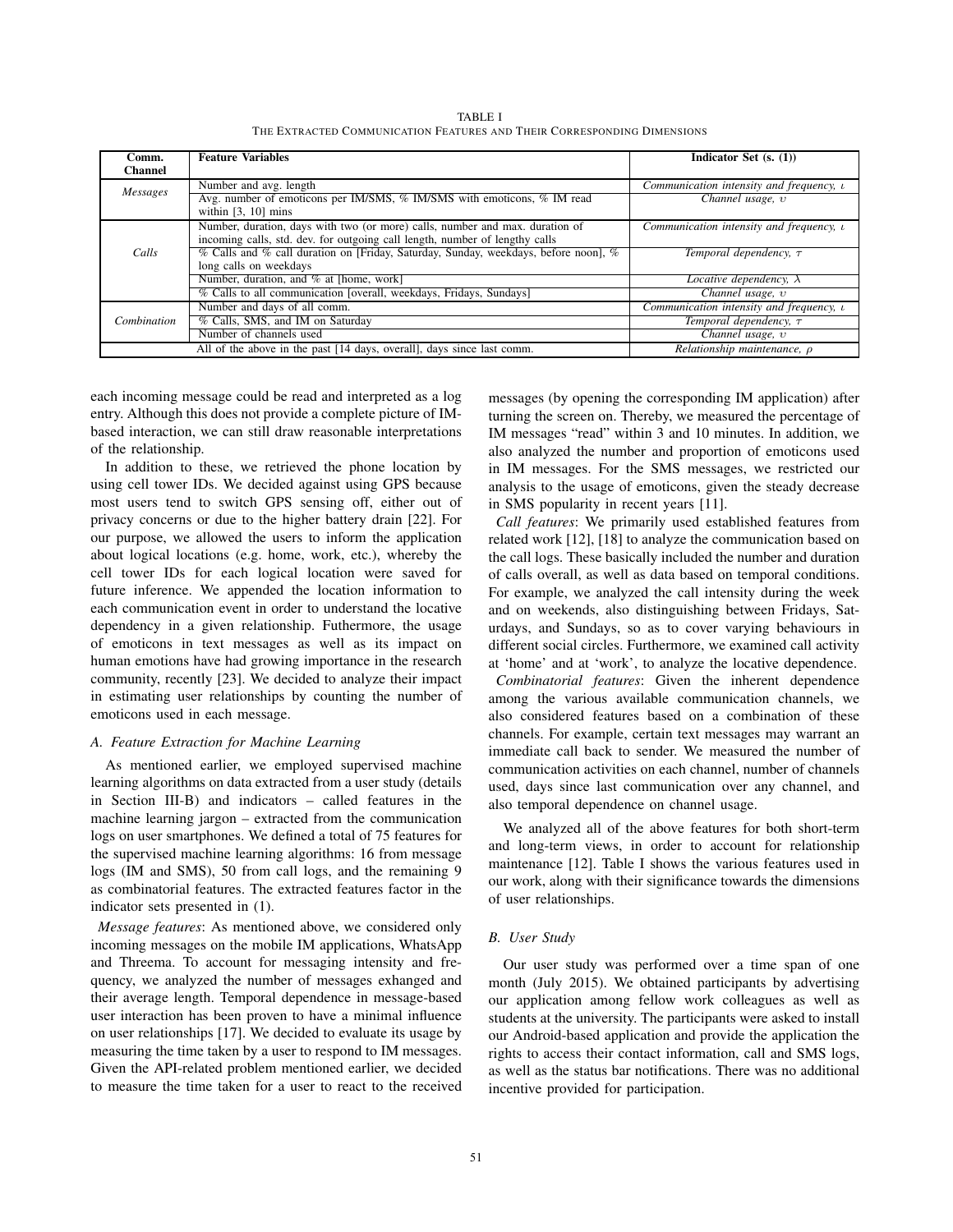

Fig. 1. Design and description of the GUI for contact assessment

For the ground truth data, the participants were asked to assess a selection of their contact persons. For a reliable model, we chose a balanced set of strong and weak ties from the contact list. Given the relevance of call duration with the tie strength [11], we chose the initial selection of contacts based on the median of their aggregated call duration over the past 90 days from the call log. The other suggested contacts were chosen randomly from the contact list based on the user's *runtime* interaction on the observed communication channels.

The participants were asked to classify the selected contacts into pre-defined labels corresponding to the social circle(s) they fulfill (s. Sec. II). We allowed the participants to choose more than one label or even skip certain contacts. The latter was done to account for uncertain or irrelevant contacts like ex-partners, old classmates, or even entries for one's "home phone" or "parents", indicating one contact entry for a group of people.

Additionally, the participants were asked to answer a set of four questions on a 10-step Likert scale from 0 to 100, pertaining to their tie strength towards each of the selected contacts. These four questions were chosen based on previous work in the field of sociology [24], related to the matters such as the amount of social interaction, willingness to borrow money, and general closeness. The linear sum of the answers to each question corresponds to the tie strength between the participants and their respective contacts. Fig. 1 shows an excerpt from the application user interface used for the assessment of the selected contacts.

#### IV. EVALUATION AND RESULTS

In total, 12 participants took part in our user study. However, two of the participants failed to use the application for more than 10 days. We decided to eliminate their instances due to insufficient data, lest there is a falsification of the machine learning classifiers. We discarded the instances of two more participants, who returned default values (50) for each of the questions in their contact assessments. We presume that these values do not indicate their true assessment. In the end, we



Fig. 2. Distribution of the extracted communication events per participant over the different channels

obtained 249 instances from the datasets of the remaining 8 participants, each having assessed an average of 31 contacts (min = 4, max = 58,  $\sigma$  = 18.96).

Table II (List *AllComm*) describes the obtained dataset from our user study, indicating the distribution of the assessed contacts over the pre-defined social circles. We can clearly see that most of the assessed contacts were classified as friends and very few of the contacts were classified as the significant others. The number of work and family contacts is also paltry. In the ensuing discussion, we do not consider the analysis of the contacts classified as 'significant other' and 'others'.

In total, our extracted dataset contains 7191 communication events, including 680 calls, 246 SMS messages, and 6265 IM messages. Fig. 2 presents the average distribution of the extracted communication events per participant over the two main channels - calls and IM. To better understand the usage of the two communication channels in the different social circles, we divided the original dataset into two sets: instances with at least one call, and instances with at least one IM message, resp (s. Table III). The row values '% Rel. change' indicate the deviation in the number of instances in each social circle from a linear decrease (with respect to the overall set) in the presence of only calls and IM, resp. We observe that 'family' and 'work' instances show a clear tendency towards call-based interaction (+49.28% and +26.45%, resp.), whereas 'friend' and 'hobby' instances show a significant tendency towards IMbased interaction (+10.91% and +22.95%, resp.). Furthermore, we also observe a significant negative deviation in 'family' and 'work' instances towards IM-based interaction (-24.47% and -49.49%, resp.), and in 'hobby' instances towards callbased interaction (-59.63%), indicating the lack of preference towards these communication channels in the corresponding social circles.

For the rest of our analysis, we categorized the userassessed contacts into different lists based on the communication channel used (we merged SMS and IM interactions into one). In Table II, lists *OnlyC* and *OnlyM* include data obtained exclusively from call logs and messaging services, respectively. In both cases, we excluded data obtained from the combinatorial features, so as to obtain a fair understanding of each channel's influence.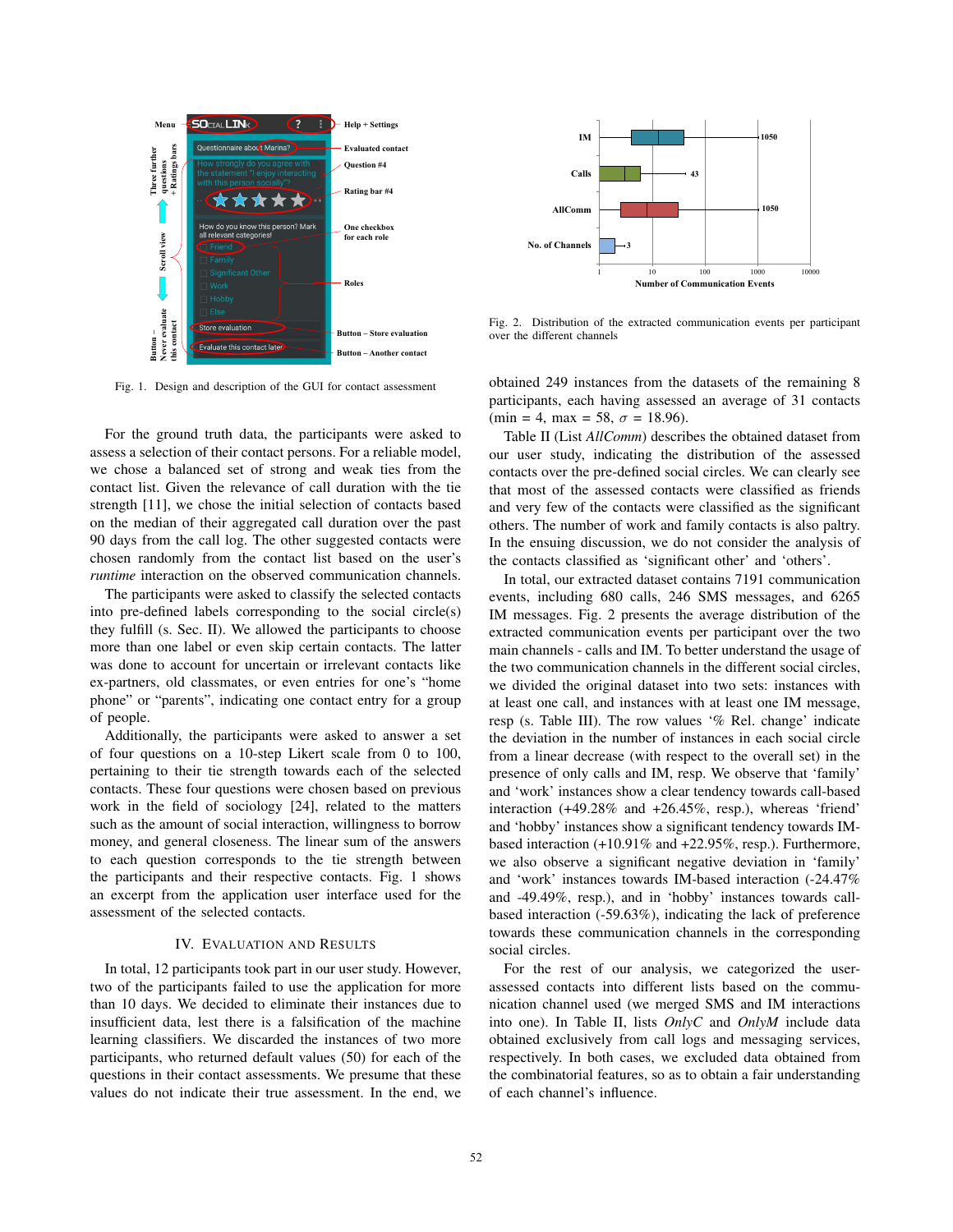#### TABLE II

THE DIFFERENT DATASETS USED FOR ANALYSIS – DATASET *AllComm* INCLUDES ALL COMMUNICATION FEATURES; DATASET *OnlyC*: EXCLUDES MESSAGING AND COMBINATORIAL FEATURES; DATASET *OnlyM*: EXCLUDES CALL LOG AND COMBINATORIAL FEATURES.

| <b>Dataset Properties</b> | <b>Social Circles</b> |                      |        |      |        |      |       |        |
|---------------------------|-----------------------|----------------------|--------|------|--------|------|-------|--------|
| List                      | <b>#Features</b>      | <b>All Instances</b> | Friend | Work | Family | S.O. | Hobby | Others |
| AllComm                   |                       |                      |        |      |        |      |       |        |
| OnlvC                     | 50                    | 249                  | 120    |      | 36     |      |       | 34     |
| OnlvM                     |                       |                      |        |      |        |      |       |        |

#### TABLE III

CHANNEL USAGE BASED ON SOCIAL CIRCLE. THE RELATIVE CHANGE SHOWS HOW MUCH THE NUMBER OF INDIVIDUAL INSTANCES DEVIATES FROM A LINEAR DECREASE IN THE PRESENCE OF ONLY THE CORRESPONDING COMMUNICATION CHANNEL.

|                     |                     | All               | Friend   | Work     | Family   | <b>S.O.</b> | Hobby    | <b>Others</b> |
|---------------------|---------------------|-------------------|----------|----------|----------|-------------|----------|---------------|
| <b>Original Set</b> |                     | 249               | 120      | 17       | 36       |             | 71       | 38            |
| Those using calls   | $\Rightarrow$       | 139               | 69       | 12       | 30       |             | 16       | 17            |
|                     | Linear decrease     | 139               | 66.99    | 9.49     | 20.10    | 1.12        | 39.63    | 21.21         |
|                     | $%$ Rel. change     | -                 | $+3.00$  | $+26.45$ | $+49.28$ | $-10.43$    | $-59.63$ | $-19.86$      |
|                     | $\Rightarrow$       | 174               | 93       |          | 19       | 2           | 61       | 23            |
| Those using IM      | Linear decrease     | 174               | 83.86    | 11.88    | 25.16    | 1.40        | 49.61    | 26.55         |
|                     | Rel. change<br>$\%$ | $\qquad \qquad =$ | $+10.91$ | $-49.49$ | $-24.47$ | $+43.10$    | $+22.95$ | $-13.38$      |

#### *A. Analysis of Social Circles*

In order to achieve reliable models, for each classification test, we set aside 30% of the original (randomized) dataset as the test set, resulting in 70% for training. As can be observed in Table II (List *Allcomm*), there is a vivid imbalance in the number of instances for the different social circles, showing a clear proclivity for 'friend' instances. The social circle classifier would tend to classify a contact as 'friend', given the low number of representative instances for other social circles. Thus, we resampled each training set randomly before each test so as to balance out the classes of each social circle and have roughly equal number of representative instances in the training set. To this end, we used the resampling technique with replacement available in the WEKA toolkit [25], since each new instance is independent of the other entries.

We performed 10 such runs for each class (original dataset randomized before each run). In each run, we analyzed the performance of our model on the corresponding test set, and averaged the obtained classification results. Based on empirical observations on our datasets, we chose the Random Forest machine learning algorithm for our analysis. This can be accredited to our considerably diverse feature set, corresponding to the varied implications of the relationship indicators stated in (1). We analyzed our results based on the evaluation metrics – accuracy, Cohen's kappa  $(\kappa;$  the measure of agreement between the predicted model and the observed data, without considering the random agreements), and the F1 positive and negative scores (the ability of a prediction model to tell apart the same class from the non-class instances in a dataset, and vice versa). We also included an information gain analysis (based on Ranker [25]), which is indicative of the correlation factors assigned by the models to each feature as per (1).

Table IV presents the obtained results from the models created for the classification of each social circle. The considerably low average accuracy in the 'friend' circle across all datasets can be accredited to the fact that the perception of friendship is quite diversified across communities, hence depicting varied interaction patterns. However, the F1 positive score reveals a drop of 6.5% for the *OnlyC* dataset (from the *AllComm* dataset), while remaining roughly constant for the *OnlyM* dataset. This indicates that 'friend' instances exhibit a more distinct messaging pattern over the others, as seen in the information gain analysis (s. Table IV).

The models for the circles, 'family' and 'work', perform much better when the *OnlyC* dataset is used, producing high accuracy values of 82.97% and 90.95% ( $\kappa = 0.44$  and 0.33), respectively. However, their performance goes down considerably when the *OnlyM* dataset is used, resulting in an average accuracy decrease of 17% and 21%, resp. Given that both the F1 positive and negative scores drop considerably in each case, we see that there exists a lack of distinct messaging patterns in both these social circles. This is also reflected in the feature information gain (s. Table IV), where the top three features for both circles are based on calls.

In case of the 'hobby' category, we obtain an average accuracy of 76.08% ( $\kappa = 0.44$ ) using all communication features (*AllComm*). We observe that the average accuracy drops by 5.4% for *OnlyC*, whereby the F1 positive score remains relatively similar to that of *AllComm*. This indicates that 'hobby' contacts exhibit distinct calling patterns, as indicated by the lower call intensity and frequency in the information gain analysis. Furthermore, while we observe relatively similar average accuracy values for both *OnlyC* and *OnlyM*, the F1 positive score dips significantly for the *OnlyM* dataset – by 12.97% in comparison to *AllComm* – indicating the lack of distinct messaging patterns. This can probably be caused by similar messaging patterns between 'friend' and 'hobby' contacts.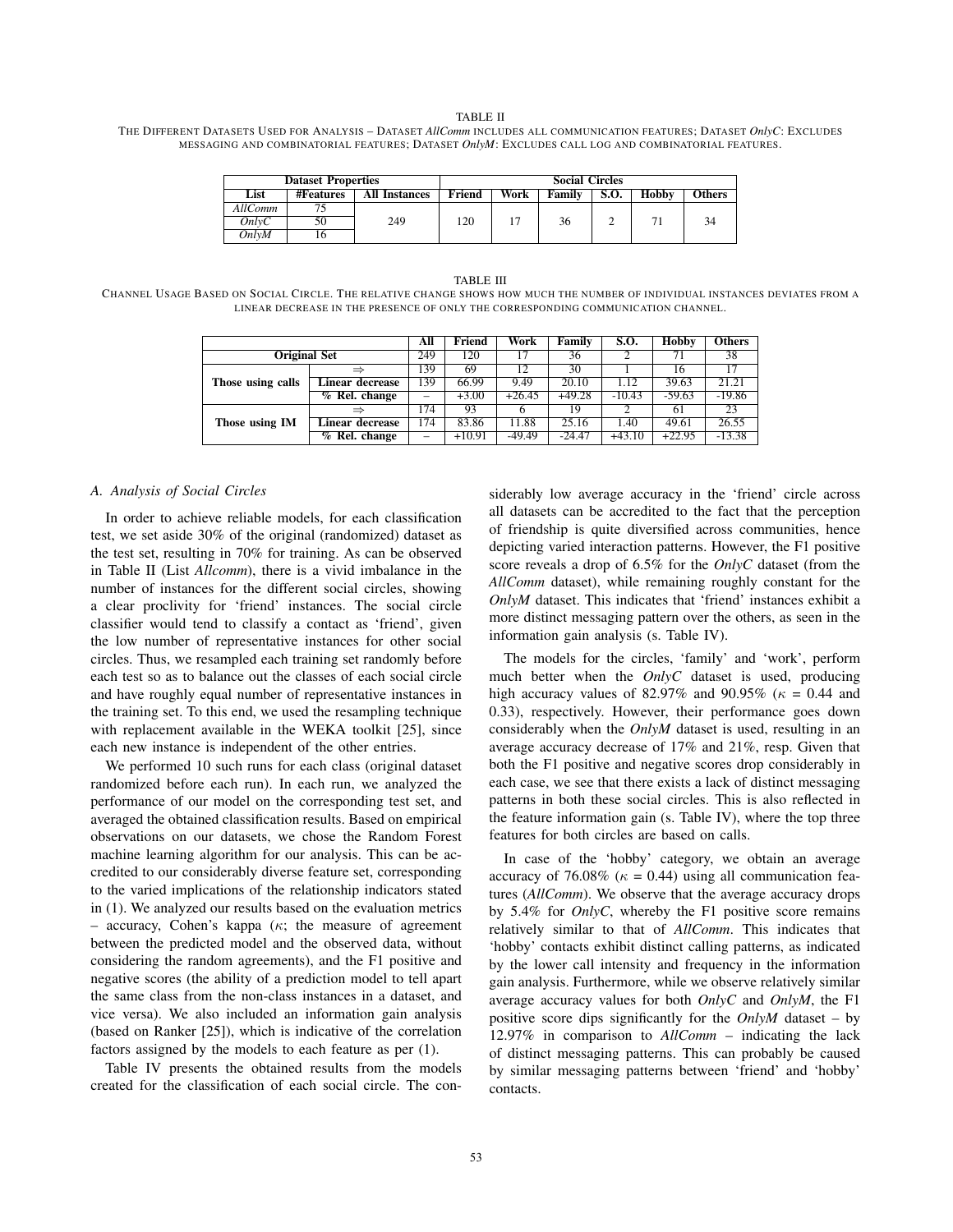#### TABLE IV

EVALUATION RESULTS FOR THE DIFFERENT SOCIAL CIRCLES. *Accuracy analysis*: AVERAGED OVER 10 RUNS. FOR EACH RUN, THE ORIGINAL DATASET WAS RANDOMIZED AND SPLIT INTO 70%-30% SETS FOR TRAINING AND TESTING, RESPECTIVELY. *Information gain analysis (based on Ranker [25])*: TOP 4 COMMUNICATION FEATURES FOR EACH SOCIAL CIRCLE. THE SIGN IN THE BRACKETS INDICATES CORRELATION VALENCY.

| <b>Social Circle</b> |                       | <b>Accuracy Analysis</b> |        |              | <b>Information Gain Analysis</b>   |                                  |  |
|----------------------|-----------------------|--------------------------|--------|--------------|------------------------------------|----------------------------------|--|
|                      | Metric                | <b>AllComm</b>           | OnlyC  | <b>OnlyM</b> | <b>Communication Feature</b>       | <b>Info Gain (Corr. Valency)</b> |  |
|                      | Avg. acc.             | 61.22%                   | 61.08% | 62.84%       | No. of IM messages                 | $\overline{0.095}$ (+)           |  |
| Friend               | $\kappa$              | 0.2307                   | 0.2138 | 0.2489       | No. of all comm. events            | $0.08(+)$                        |  |
|                      | $\overline{FI}$ pos.  | 59.01%                   | 52.53% | 57.90%       | No. of all comm. events [14 days]  | $0.077 (+)$                      |  |
|                      | $\overline{F}$ l neg. | 62.85%                   | 66.83% | 66.40%       | No. of IMs $[14 \text{ days}]$     | $0.077 (+)$                      |  |
| Family               | Avg. acc.             | 81.49%                   | 82.97% | 65.68%       | % Calls on Saturday                | $0.209 (+)$                      |  |
|                      | $\kappa$              | 0.3780                   | 0.4442 | 0.1216       | % Call duration on Saturday        | $0.179(+)$                       |  |
|                      | $\overline{FI}$ pos.  | 48.33%                   | 54.26% | 30.43%       | Total duration of calls            | $0.172(+)$                       |  |
|                      | $\overline{FI}$ neg.  | 88.69%                   | 89.39% | 77.03%       | % Calls to overall comm.           | $0.152(+)$                       |  |
|                      | Avg. acc.             | 90.68%                   | 90.95% | 69.32%       | % Call duration on weekdays        | $0.319(+)$                       |  |
| Work                 | $\kappa$              | 0.2806                   | 0.3319 | 0.0632       | % Calls to overall weekday comm.   | $0.311 (+)$                      |  |
|                      | $\overline{F}$ l pos. | 32.67%                   | 37.75% | 15.08%       | % Calls on weekdays                | $0.311 (+)$                      |  |
|                      | $\overline{F}$ l neg. | 94.94%                   | 95.11% | 81.23%       | No. of IM messages                 | $\overline{0.3}$ (-)             |  |
| Hobby                | $Avg.$ $acc.$         | 76.08%                   | 70.68% | 68.92%       | % Calls to overall comm.           | $0.184$ (-)                      |  |
|                      | $\kappa$              | 0.4413                   | 0.4205 | 0.2674       | No. of calls                       | $0.184$ (-)                      |  |
|                      | $\overline{FI}$ pos.  | 61.45%                   | 63.45% | 48.48%       | Total duration of calls            | $0.18(-)$                        |  |
|                      | $\overline{F1}$ neg.  | 82.45%                   | 75.17% | 77.59%       | % IMs read within 3 mins [14 days] | $0.15(+)$                        |  |

#### TABLE V

EVALUATION RESULTS FOR THE TWO TIE STRENGTH DATASETS. *Accuracy analysis*: AVERAGED OVER 10 RUNS. FOR EACH RUN, THE ORIGINAL DATASET WAS RANDOMIZED AND SPLIT INTO 70%-30% SETS FOR TRAINING AND TESTING, RESPECTIVELY. *Information gain analysis (based on Ranker [25])*: TOP 4 COMMUNICATION FEATURES FOR EACH DATASET. THE SIGN IN THE BRACKETS INDICATES CORRELATION VALENCY.

| <b>Dataset</b>        | <b>Accuracy Analysis</b> |         |                |           | <b>Information Gain Analysis</b>       |                           |  |
|-----------------------|--------------------------|---------|----------------|-----------|----------------------------------------|---------------------------|--|
|                       | Metric                   | AllComm | OnlvM<br>OnlyC |           | <b>Communication Feature</b>           | Info Gain (Corr. Valency) |  |
|                       | Avg. acc.                | 75.81%  | 75.95%         | 74.59%    | No. of days of comm.                   | $0.146 (+)$               |  |
| <b>StrongWeak</b>     | $\kappa$                 | 0.4188  | 0.3715         | 0.2338    | Days since last comm.                  | $0.129$ (-)               |  |
|                       | Fl pos.                  | 58.61%  | 53.05%         | 38.23%    | Total duration of calls                | $0.117 (+)$               |  |
|                       | F1 neg.                  | 82.85%  | 83.75%         | 83.89%    | No. of calls                           | $0.116 (+)$               |  |
|                       | Avg. acc.                | 80.13%  | 81.60%         | 71.47%    | No. of channels used                   | $0.189(+)$                |  |
| <b>VerystrongWeak</b> | к.                       | 0.3680  | 0.3338         | 0.2323    | Avg. no. of emoticons per IM [14 days] | $0.184(+)$                |  |
|                       | F1 pos.                  | 48.71%  | 44.15%         | $39.51\%$ | No. of days of comm.                   | $0.169(+)$                |  |
|                       | F1 neg.                  | 87.63%  | 88.89%         | $80.91\%$ | % Calls, SMS, and IMs on Saturday      | $0.169 (+)$               |  |

*B. Analysis of Tie Strength*



Fig. 3. Distribution of tie strength over different relationship types

Fig. 3 shows the sum of the responses to the tie strength questions, showing a general tendency towards a higher tie strength (mean = 250.6,  $\sigma$  = 97.9). This suggests that people

generally tend to maintain phonebook entries of contacts who have an above-average tie strength. We also clearly see that the strong relationships are predominantly either among friends or family members, whereas purely work and hobby-related contacts generally have a weaker/moderate tie strength. However, we also observe that work and hobbyrelated contacts who are also friends tend to exhibit a high tie strength (meanworkfriend = 360, meanhobbyfriend = 307.5).

Similar to existing work on tie strength analysis, we employed a nominal approach, where we grouped the assessed contacts into 'strong' and 'weak' ties. We used a threshold of 80% (320) of the summed tie strength to distinguish between the two, obtaining 72 strong ties and 177 weak ties (*StrongWeak*). We also grouped the assessed contacts into 'very strong' and 'weak' ties, with the threshold at 90% (360), as done by related work [11], [26]. In doing so, we obtained 38 very strong ties and 211 weak ties (*VerystrongWeak*).

Table V presents the evaluation results for the tie strength analysis based on the Random Forest algorithm. We observe that the performance of our models is best when we make use of all the communication features, as seen in the average F1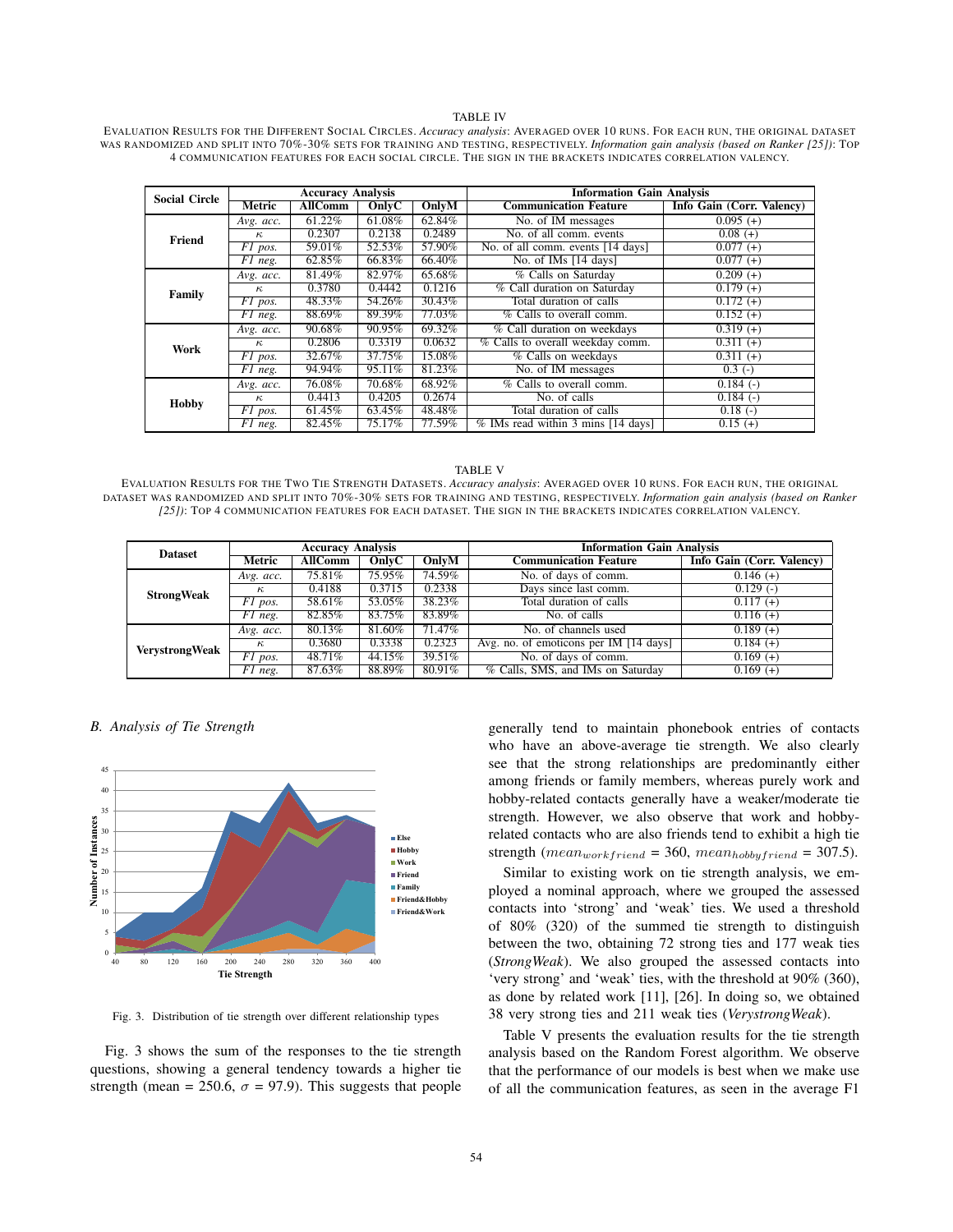positive scores of 58.61% and 48.71% for the two datasets, resp., showing at least a 5% improvement over *OnlyC* and *OnlyM*. The information gain analysis reflects the same, where the main contributing features are combinatorial. Interestingly, the F1 negative score for all three feature sets is quite similar in case of *StrongWeak*, while the F1 positive score drops considerably for *OnlyM*. This can be accredited to the lack of representative instances for the 'strong' class with respect to messages. This also led to a lower average recall rate of 32.69%, as compared to 64.13% in the *AllComm* case (recall results not shown in the table).

Upon observing the information gain analysis in Table V, we see that the number of channels used per contact as well as the number of emoticons used in the IM messages have a considerable say in distinguishing very strong ties. For the *StrongWeak* dataset, the number of days of communication as well as the days since last communication tend to weigh in most in distinguishing strong ties from the weak ones.

## V. DISCUSSION

Upon observing our results, we see that the two communication channels – calls and messages – have a significant influence on the estimation of user relationships. In particular, we observe that the inclusion of IM-based communication data in the estimation of user relationships helps in distinguishing 'friend' instances from 'family' and 'work' social circles, given their distinct IM interaction patterns. Using our models, we obtained an average accuracy of 77.36% ( $\kappa = 0.33$ ) using all communication features (*AllComm*) for the estimation of the social circles. The estimation of the 'strong' and 'weak' ties resulted in an average accuracy of 75.81% ( $\kappa$  = 0.42) using the *AllComm* dataset.

Overall, given the relatively low number of participants in our user study and the low number of instances in our original dataset, the results obtained are only representative of a small section of smartphones users in the world. The low  $\kappa$  and F1 positive values are indicative of the lack of sufficient characteristic instances. Also, while our user relationship estimation algorithm analyzes a sparse view of the relationships themselves, a more extensive user study will help in improving the developed models, significantly.

Given the collection and analysis of sensitive user data, two settings are relevant when discussing user privacy in our approach – firstly, data extraction during our field study, and secondly, the execution of our application in day-to-day usage. For the field study, a centralized data collection is required to obtain manually labelled contacts together with indicators extracted from the communication data. In order to preserve privacy, we used a pseudonymization scheme based on hashing, together with feature extraction directly on the phone. Furthermore, we informed the users about the amount and information content of the collected data, and provided means for automatically leaving the study at any point of time.

The general lack of locative dependence in the communication patterns can be attributed to privacy concerns, as shown in a study performed by Consolvo et al. [8], despite our measures to mitigate these concerns by using cell-tower information. Furthermore, given the impact of emoticons on user relationship estimation, a more thorough analysis of text messages will allow for better results.

In general, human relationships are complex and dynamic in nature. The concept of friendship is quite diverse, ranging from best friends from childhood to schoolmates to after-work colleagues to acquaintances at a party. Communication between two users can take place over different communication channels, as we proved in this paper. While an analysis of IMbased communication data had not been researched earlier in this regard, the complexity of relationship estimation increases when multiple communication channels are used, or when the interaction takes place in person than on the phone, as in the case with flat-sharing roommates or elderly relatives [11].

And finally, while the social circle and tie strength of a relationship do have a direct correlation with the interaction and sharing patterns within the relationship, there are additional factors that can affect the same, owing to the surrounding conditions, the context of the user, as well as the nature of the users themselves. For instance, people communicate differently in the presence of other people, as well as based on their current activity. The interaction patterns of extroverts and introverts differ considerably, as well [27]. People of different ages, occupations, and cultural backgrounds can exhibit different interaction patterns, too. Adapting such relationship estimation services to dynamic user behaviour is an open research question.

## VI. RELATED WORK

Most efforts in related literature have tried to estimate user relationships in terms of tie strength or social circle either based on their smartphone communication history or their interactions on online social networks.

Min et al. [12] created a model that assesses call and SMS logs on user smartphones to determine the social circle to which their contacts belong: family, work, or social. They employed supervised machine learning mechanisms to build a model that resulted in a maximum accuracy of around 87%. Reinhardt et al. [18] implemented a similar approach with call, SMS, MMS, and E-mail logs to obtain an accuracy of around 86%. Yu et al. [28] analyzed interpersonal relationships based on cellphone network data, obtaining a maximum accuracy of 73%. Their main focus was on using location information, such as co-location and temporal communication information, to classify users into different relationship groups. Backstrom and Kleinberg [13] analyzed relationship status information on Facebook and attempted to predict if a given relationship is a romantic partnership or not, achieving a performance accuracy of around 79% in distinguishing single and married users.

Coming to tie strength, Gilbert and Karahalios [10] as well as Spiliotopoulos et al. [26] built models based on Facebook data to determine if a 'friend' is a weak or a (very) strong tie, obtaining an accuracy of 85% and 66%, resp. Wiese et al. [29] tackled this issue by analyzing the communication history in call and SMS logs, achieving an accuracy of around 91%. By